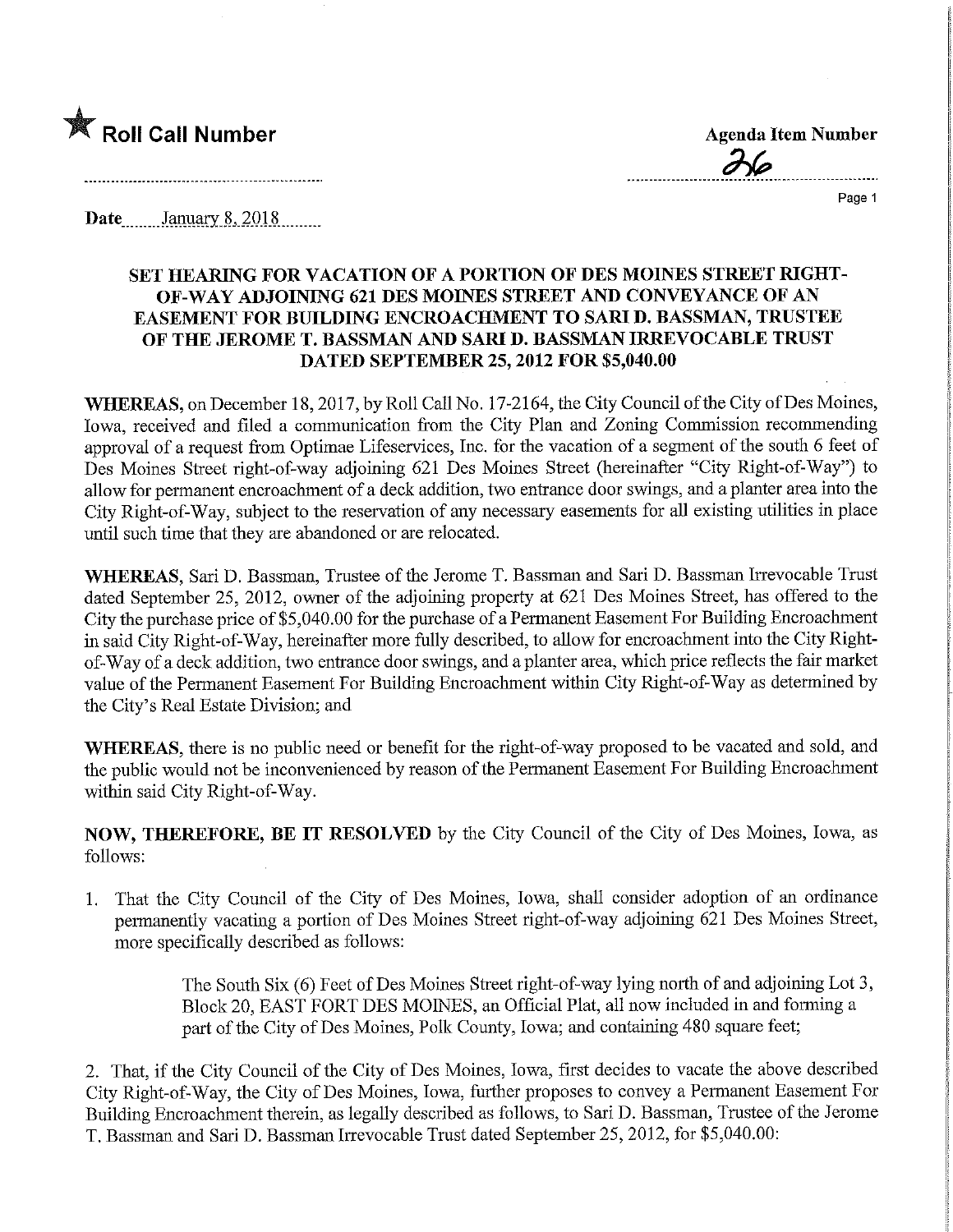## Roll Call Number

Agenda Item Number  $\frac{\partial}{\partial \varphi}$  Page 2

Page 2

Date January 8, 2018

The vacated South Six (6) Feet of Des Moines Street right-of-way lying north of and adjoining Lot 3, Block 20, EAST FORT DES MOINES, an Official Plat, all now included in and forming a part of the City of Des Moines, Polk County, Iowa; and containing 480 square feet

3. That the meeting of the City Council at which said vacation and the conveyance is to be considered shall be on January 22,2018, said meeting to be held at 5:00 p.m., m the City Council Chamber, Richard A. Clark Municipal Service Center, 1551 E. Martin Luther King Jr. Parkway, Des Moines, Iowa.

4. That the City Clerk is hereby authorized and directed to publish notice of said proposals in the form hereto attached, all in accordance with §362.3 of the Iowa Code.

5. Non-project related land sale proceeds are used to support general operating budget expenses:  $Org -$ EG064090.

Moved by to adopt.

APPROVED AS TO FORM:

Wieland, Assistant City Attorney

| <b>COUNCIL ACTION</b> | <b>YEAS</b> | <b>NAYS</b> | <b>PASS</b> | <b>ABSENT</b> |
|-----------------------|-------------|-------------|-------------|---------------|
| <b>COWNIE</b>         |             |             |             |               |
| <b>BOESEN</b>         |             |             |             |               |
| <b>COLEMAN</b>        |             |             |             |               |
| <b>GATTO</b>          |             |             |             |               |
| <b>GRAY</b>           |             |             |             |               |
| <b>MANDELBAUM</b>     |             |             |             |               |
| <b>WESTERGAARD</b>    |             |             |             |               |
| <b>TOTAL</b>          |             |             |             |               |

## Mayor

## CERTIFICATE

I/ DIANE RAUH, City Clerk of said City hereby certify that at a meeting of the City Council of said City of Des Moines, held on the above date, among other proceedings the above was adopted.

IN WITNESS WHEREOF, I have hereunto set my hand and affixed my seal the day and year first above written.

, City Clerk